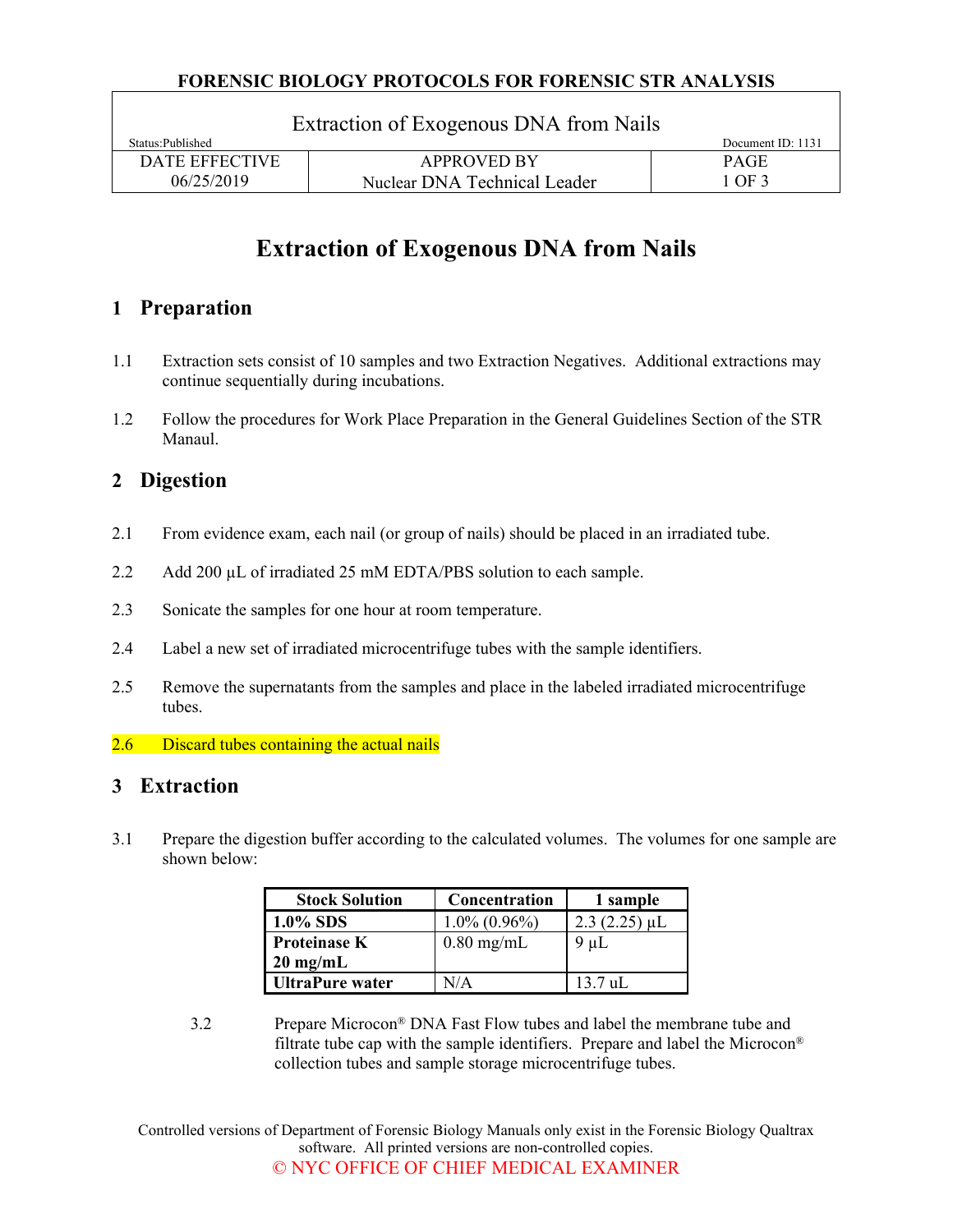#### **FORENSIC BIOLOGY PROTOCOLS FOR FORENSIC STR ANALYSIS**

| Extraction of Exogenous DNA from Nails |                              |                   |  |  |  |  |  |
|----------------------------------------|------------------------------|-------------------|--|--|--|--|--|
| Status: Published                      |                              | Document ID: 1131 |  |  |  |  |  |
| DATE EFFECTIVE                         | <b>APPROVED BY</b>           | <b>PAGE</b>       |  |  |  |  |  |
| 06/25/2019                             | Nuclear DNA Technical Leader | 2 OF 3            |  |  |  |  |  |

- 3.3 **Witness step:** Confirm the sample names on the documentation with the names on all labeled tubes.
- 3.4 Vortex solution well. Add 25 µL of the nail digestion buffer to each sample. Open only one sample tube at a time using the cap opener.
- 3.5 Record the temperatures of the heat shakers. Temperatures must be within  $\pm/2$  °C of the set temperature.
- 3.6 Incubate on the heat shaker at 56ºC for 30 minutes with shaking at 1400 rpm.
- 3.7 Incubate on the heat shaker at 99ºC for 10 minutes with no shaking (0 rpm).
- 3.8 After removing from the shaker, centrifuge the samples at full speed, briefly. Allow the samples to cool for a few minutes while preparing for next steps or chill for 10 minutes at  $4^{\circ}$ C.

#### 3.9

### **4 Purification and Concentration**

- 4.1 **Self-witness step:** Confirm the sample names on the documentation with the names on the sample and Microcon® tubes.
- 4.2 Pre-coat the Microcon® membrane with Fish Sperm DNA prepared as follows in an irradiated microcentrifuge tube or 15 mL tube:
	- 4.2.1 Fish Sperm DNA Preparation
		- 4.2.1.1 Add 1 µL of stock Fish Sperm DNA solution (1mg/mL) to 199uL of water for each sample on the test batch.
		- 4.2.1.2 Aliquot 200 µL of this Fish Sperm DNA solution to each Microcon<sup>®</sup> tube. Avoid touching the membrane. The volume for one sample is shown below. Refer to the extraction documentation for calculated value.

| Reagent                 | 1 sample |
|-------------------------|----------|
| Water                   | 199 uL   |
| Fish Sperm DNA (1mg/mL) |          |

4.2.2 NOTE: For samples with 400  $\mu$ L of digest solution, make a 20  $\mu$ L solution of 1  $\mu$ L of Fish Sperm DNA (1mg/mL) with 19  $\mu$ L of water. Mix well and add this solution to the membrane. Ensure that the entirety of the membrane is covered. In this manner,

Controlled versions of Department of Forensic Biology Manuals only exist in the Forensic Biology Qualtrax software. All printed versions are non-controlled copies. © NYC OFFICE OF CHIEF MEDICAL EXAMINER